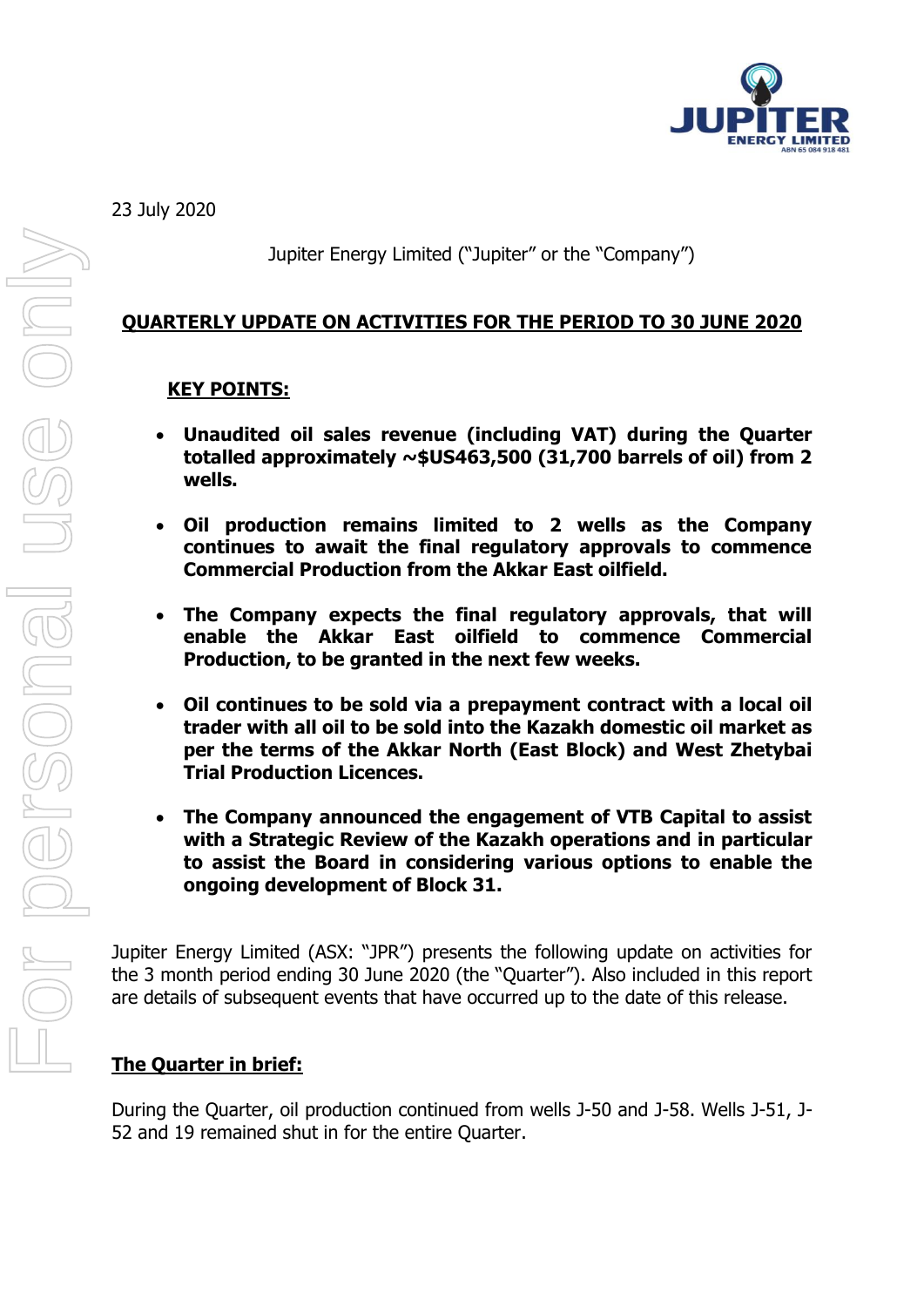

## **Oil Sales:**

During the Quarter unaudited oil sales revenue (including VAT) totalled ~\$US463,500 based on sales of approximately 31,700 barrels of oil (average price of ~\$US14/bbl). Pricing reflected the worldwide oil prices during the Quarter.

Cash receipts for the Quarter were \$US694,415. The variance between revenue recognised and cash receipts is due to the timing of the receipt of oil prepayments that are then amortised over several months of oil deliveries.

All oil was sold into the Domestic market, as is required by Kazakh laws, when wells are producing under a Trial Production Licence.

Approximate production of oil, by well, for the Quarter was as follows:

J-50: 9,700 barrels J-58: 22,000 barrels J-51: NIL J-52: NIL Well 19: NIL

## **Preparation of Akkar North (East Block) to transition into Commercial Production:**

As previously announced, the Akkar North (East Block) oilfield (J-50 well) is able to produce under Trial Production until the end of December 2020.

The Company is currently in the process of preparing a Final Reserve Reports for the Akkar North (East Block) oilfield and expects to present the report to the relevant regulatory authorities during the  $3<sup>rd</sup>$  Quarter. Approval of the Final Reserves is a critical step in enabling the transition of this oilfield from the Exploration phase to Commercial Production.

The Company will keep shareholders updated on progress with the approval of the Final Reserves Report for Akkar North (East Block).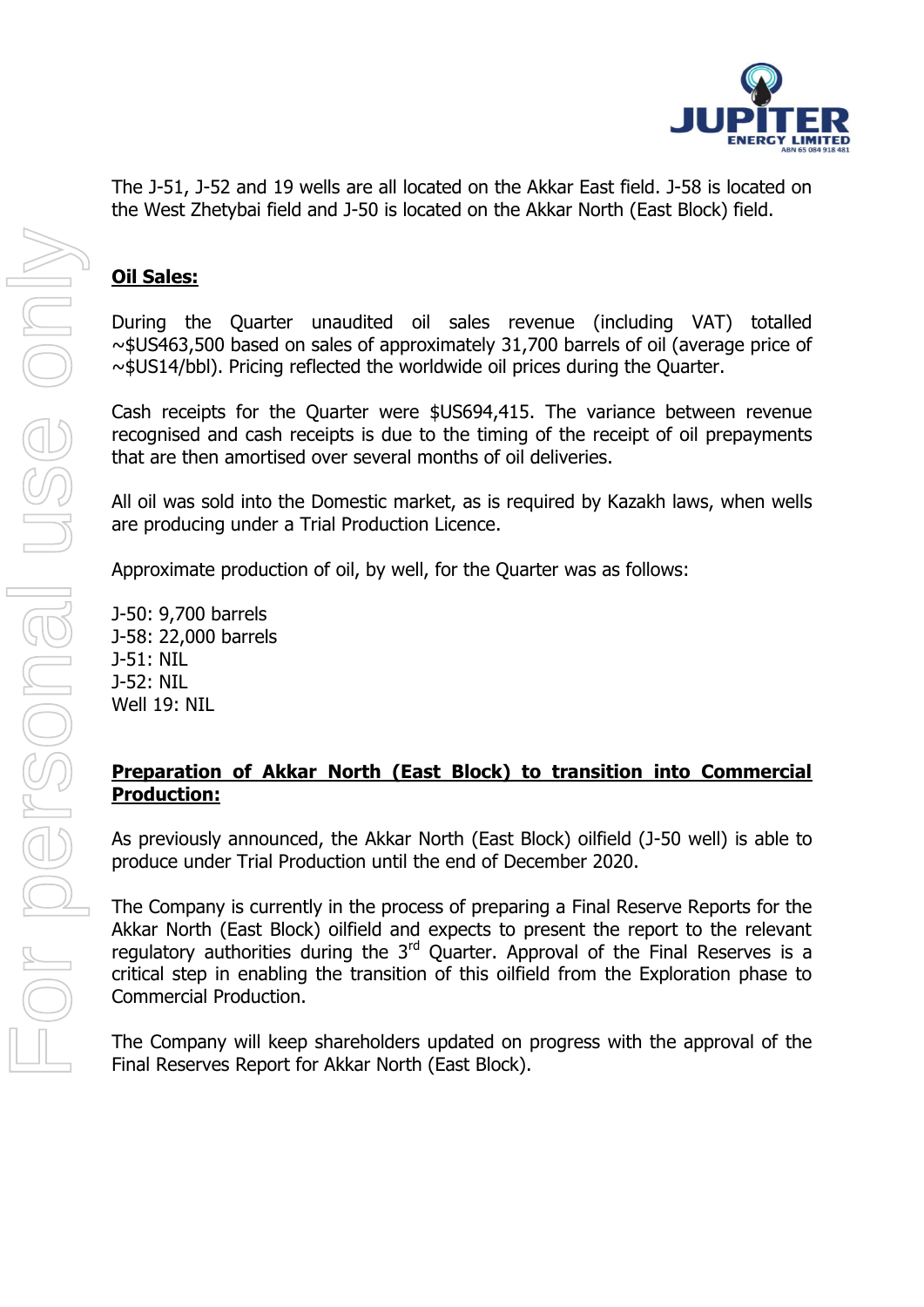

### **Approvals to transition the Akkar East oilfield into Commercial Production:**

In order to move the Akkar East oilfield into Commercial Production, the oilfield must have access to infrastructure that enables it to achieve 100% gas utilization – ie the flaring of excess gas produced during oil production, that is allowed during Trial Production, is not allowed when producing under Commercial Production.

As the Company has advised over several months in various announcements, the Akkar East oilfield, with its Final Reserves Report now approved, must now transition into Commercial Production. However, without the requisite infrastructure detailed above, the Company must seek special approvals to continue production whilst the infrastructure issue is being resolved.

Under the new Sub Surface Code, there is a provision for a field to transition from the Exploration phase to Commercial Production under the so called "Preparatory Period", during which time the operator may produce whilst not having the requisite infrastructure in place to achieve 100% gas utilisation.

Jupiter has applied to produce under this transition period and is in the final phase of completing all the necessary regulatory approvals. The Company will keep shareholders updated on this issue and until the matter is finalised, the producing wells on the Akkar East oilfield (currently J-51, J-52 and well 19) remain shut in.

## **Strategic Review:**

The Company announced on 21 July 2020 that it had engaged JSC VTB Capital as financial advisor to the Company to assist in a Strategic Review to analyse all of its options regarding the future development of its acreage in Kazakhstan.

JSC VTB Capital is part of the VTB Group, the Russian financial conglomerate, made up of more than 20 credit and financial companies operating in all segments of financial markets including capital market transactions, M&A advisory, financing and the like.

With an improving global oil price, funding options that may be considered will include taking on additional debt, raising equity, a combination of both, a restructure of equity and debt or the potential sale of part or all of the asset. Most of these options will require shareholder approval as well as the consent of the relevant Kazakh regulatory authorities.

The Company will keep shareholders updated on progress with the Strategic Review.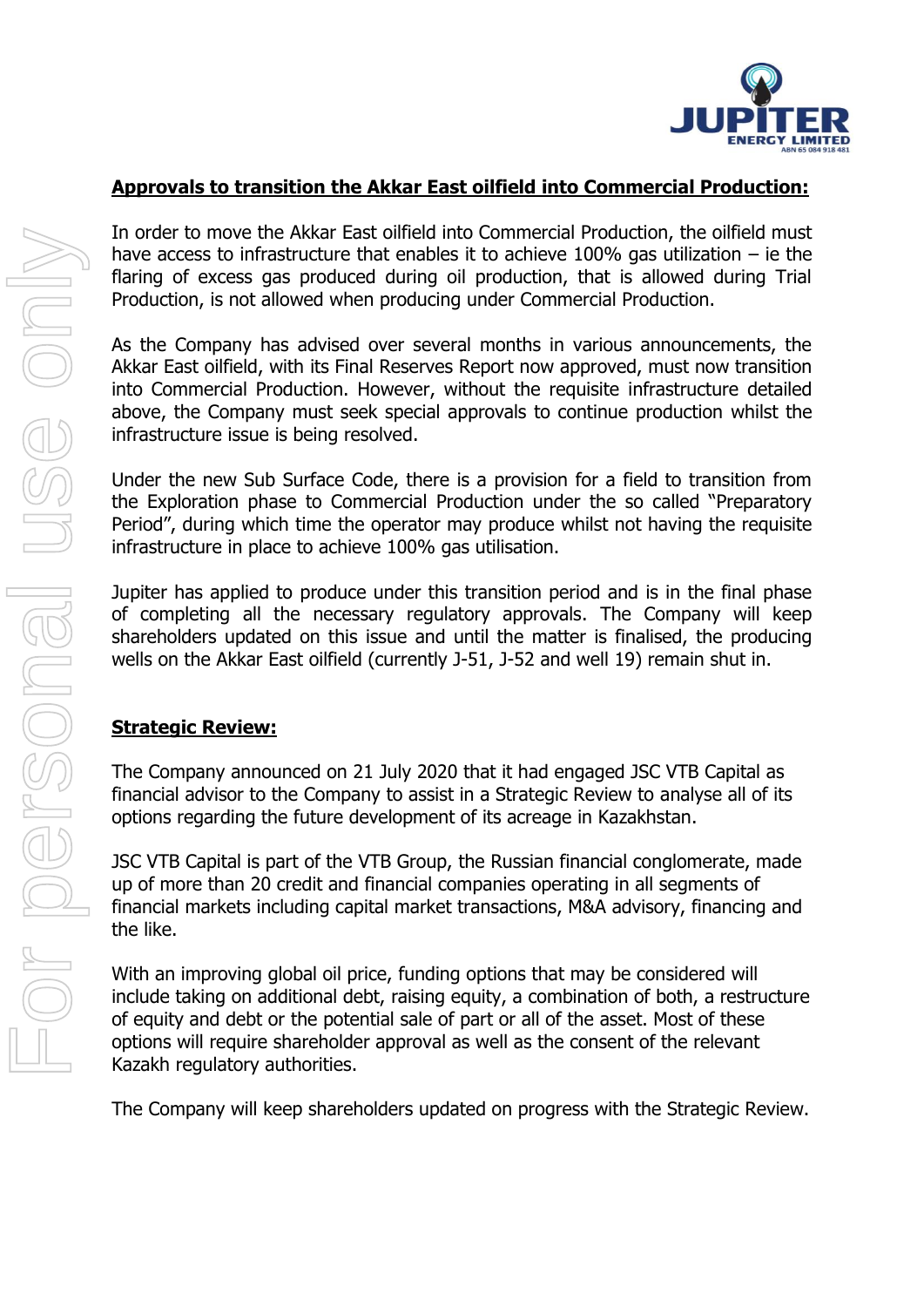

#### **Forward Plan:**

Other than carrying out the Strategic Review, the Company will continue oil production from the Akkar North (East Block) and West Zhetybai oilfields.

It is anticipated that the Akkar East oilfield will commence production under its Commercial Licence during August.

Work will continue on completing the Final Reserves Report for the Akkar North (East Block) oilfield and once this Report has been approved, the approval process to move this oilfield into Commercial Production will commence.

The Company is currently reviewing its drilling program for 2020 as well as field operations in general.

#### **Licence Information:**

As is required under ASX disclosure rules, the Company confirms that it currently holds the following licence:

| Country    | <b>Block / Licence</b> | Interest held as at<br>31 March 2020 | Interest acquired<br>disposed of during<br>the Ouarter | Interest held as at<br>30 June 2020 |
|------------|------------------------|--------------------------------------|--------------------------------------------------------|-------------------------------------|
| Kazakhstan | Contract 2275          | 100%                                 | Nil                                                    | 100%                                |

### **Payments to Related Parties:**

Payments made to related parties and their associates during the Quarter were:

- Fees paid to Geoff Gander, Baltabek Kuandykov and Alexey Kruzhkov for Consulting Services provided to the Company; and
- Professional Fees paid to Grange Consulting for financial management and company secretarial services, in addition to office rent. Grange Consulting is an entity in which Phil Warren, a Non Executive Director of the Company, has a relevant interest.

### **Capital Structure and Finances:**

As at 30 June 2020, the Company had 153,377,693 listed shares trading under the ASX ticker "JPR".

The Company has no options or Performance Shares, listed or unlisted, on issue.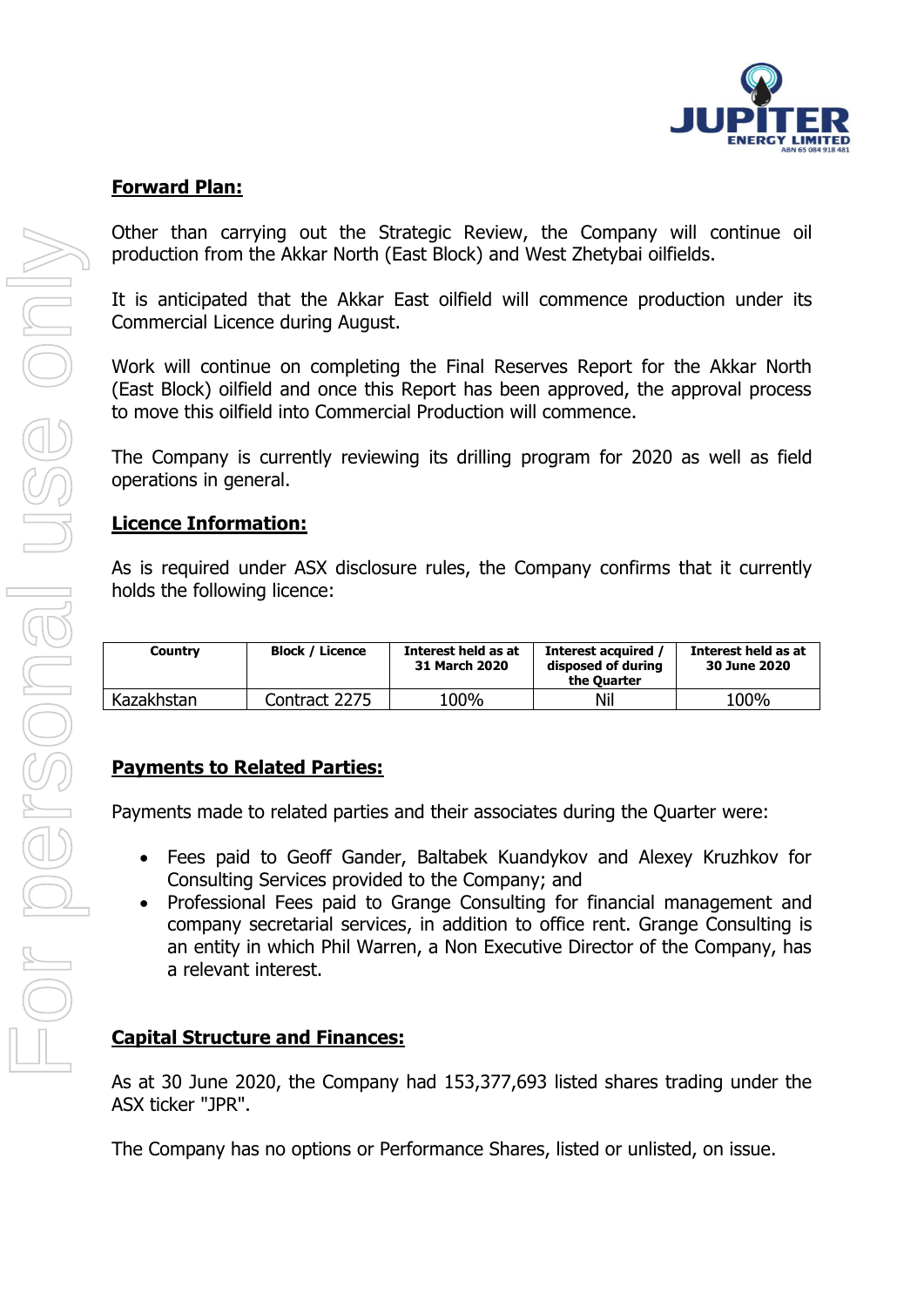

As at 30 June 2020, total Company debt outstanding stood at approximately \$US59.62m through the following funding agreements:

|                                                    | <b>US\$</b>       |
|----------------------------------------------------|-------------------|
| 2017 Funding Agreement (max \$US5m + an additional |                   |
| commitment of up to \$US5m)                        | 4.64m             |
| 2016 Funding Agreement (max \$US5m+overrun)        | 5.38 <sub>m</sub> |
| Refinanced Series B Promissory Note                | 15.98m            |
| Refinanced convertible notes                       | 33.62m            |
|                                                    | \$US59.62m        |

As detailed in the Half Year Accounts, the repayment dates for the outstanding Convertible Notes have now been extended to 1 July 2021.

In terms of available short term funding: As at 30 June 2020, the Company had drawn down \$US4.64 $m<sup>1</sup>$  under the 2017 Funding Agreement.

As at 30 June 2020, a total of \$US5.36m was available to the Company under the 2017 Funding Agreement, including the additional \$US5m committed by Waterford Finance and Investment Limited in March 2020.

As at 30 June 2020, the 2016 Funding Agreement had been fully drawn and had an overrun of \$0.38m. This overrun will be funded by the 2017 Funding Agreement, meaning that the total additional funding amount available to the Company, as at 30 June 2020, is a nett \$US4.98m.

On 2 July 2020 a Deed of Assignment was signed between Jupiter Energy Limited, Mobile Energy Limited and Weighbridge Trust as Trustee of the Blackbird Trust, whereby the outstanding Notes held by Mobile Energy Limited, totalling \$US15,119,458 as at 30 June 2020 (principal and accrued interest), were assigned to Weighbridge Trust as Trustee of the Blackbird Trust. The terms of the Notes remain the same.

### **Operations Budget:**

The Company continues to operate, now under a revised Operations Budget using the combined net revenues from prepaid oil sales and the remaining debt facility available (and committed) through the 2017 Funding Agreement.

<sup>1</sup> Including accrued interest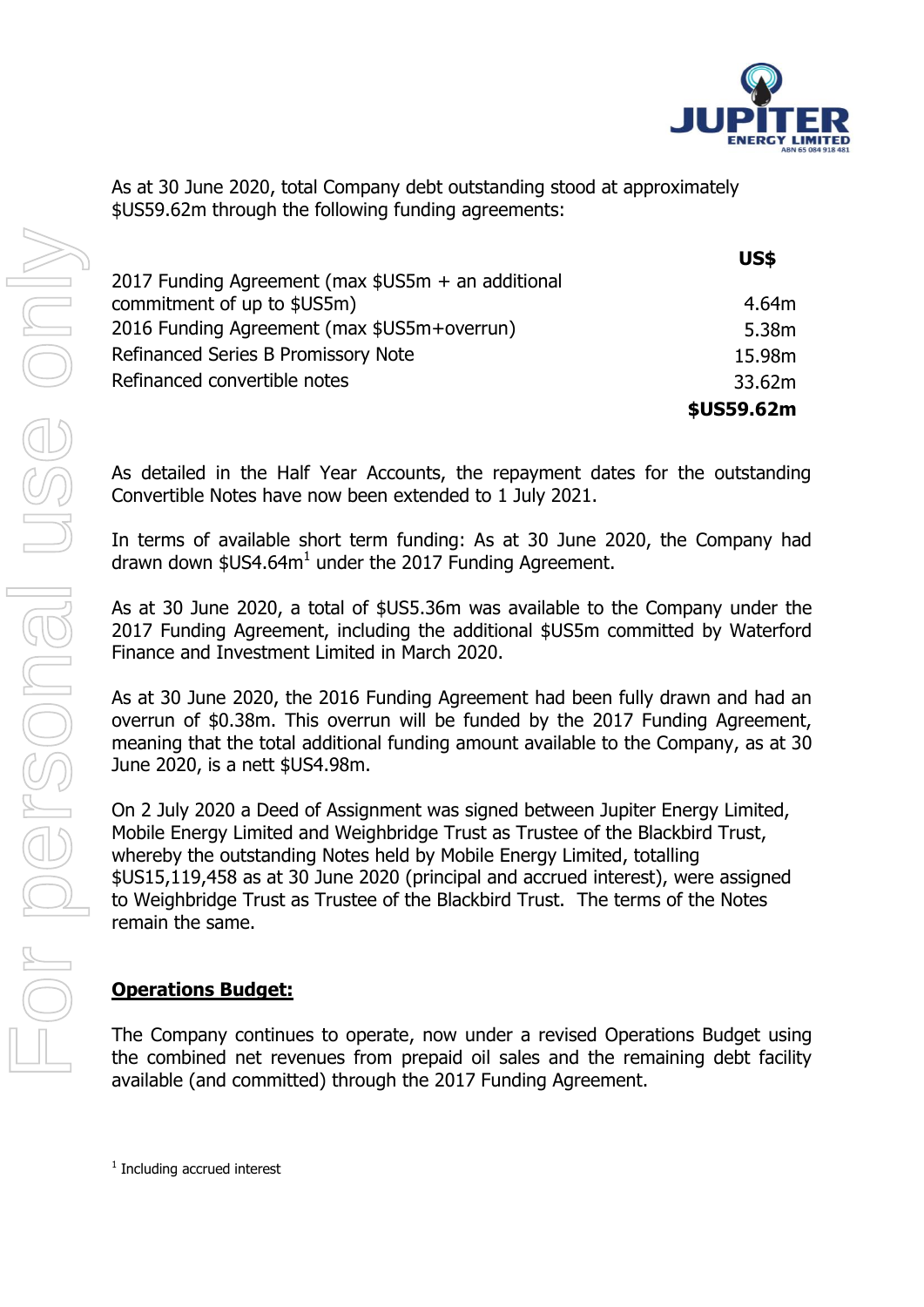

The Company expects to remain funded at an operational level based on current and forecasted oil production, under differing well production scenarios, for the remainder of 2020.

Future drilling work will require access to additional working capital and/or agreement to deferred payment terms with a turnkey drilling operator and/or prepayment of additional oil sales by the local trader.

Unaudited net cash reserves as at 30 June 2020 stood at approximately \$A0.15m.

### **Summary:**

Progress during the Quarter continued to be constrained as a result of delays in the granting of approvals by the Kazakh authorities for the Akkar East oilfield to transition into Commercial Production. Oil production was limited to the J-50 and J-58 wells and production was shut in for the entire Quarter from wells J-51, J-52 and 19.

Unaudited revenue from oil sales (including VAT) for the Quarter amounted to ~\$US463,500 which was secured via prepayments from a local oil trader. Cash receipts for the Quarter were \$US694,415. The variance between revenue recognised and cash receipts is due to the timing of the receipt of oil prepayments that are then amortised over several months of oil deliveries.

The Company is continuing the process of applying for approvals to transition the Akkar East oilfield from Trial Production to Commercial Production.

As at the date of the release of this report, wells J-50 and J-58 are in production and all other wells on the permit area remain shut in.

The Company, working with JSC VTB Capital, has commenced a Strategic Review of its operations and will keep shareholders informed of material progress.

If there are any questions regarding this Quarterly report, shareholders are welcome to contact the Company on +61 89 322 8222.

Geoff Gander Chairman/CEO

#### **ENDS**

Authorised by the Board of Jupiter Energy Limited